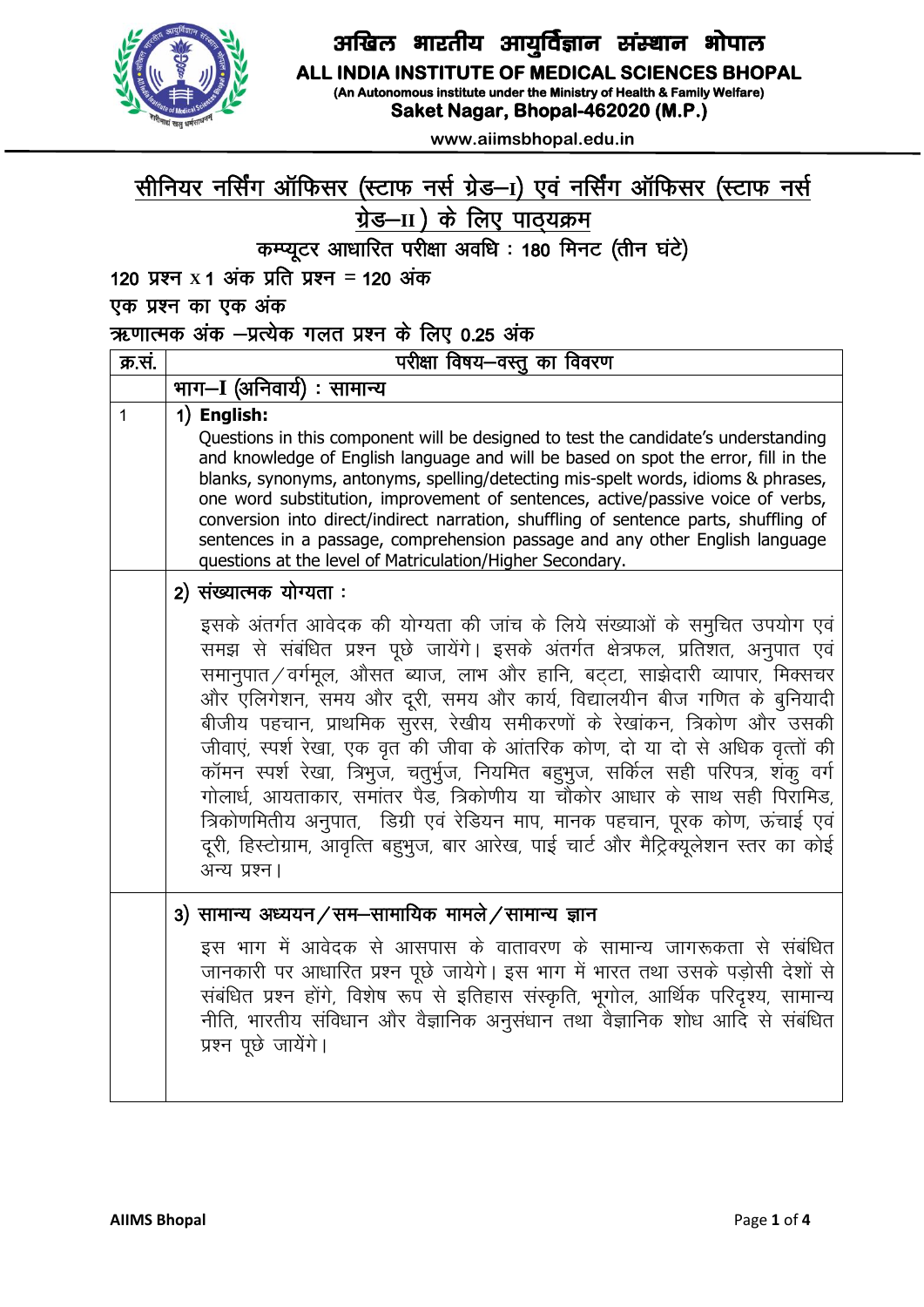| 4) तार्किक / वर्बल रीजनिंग / गुणात्मक योग्यता                                                                                                                                                                                                                                                                                                                                                                                                                                                                                                                                                     |
|---------------------------------------------------------------------------------------------------------------------------------------------------------------------------------------------------------------------------------------------------------------------------------------------------------------------------------------------------------------------------------------------------------------------------------------------------------------------------------------------------------------------------------------------------------------------------------------------------|
| इसके अंतर्गत मौखिक और गैर मौखिक दोनों प्रकार के प्रश्न होंगे। इसमें सादृश्यता,<br>सामानताएं और अंतर, अंतरिक्ष, दृश्य, स्थानिक उन्मुखीकरण, समस्या हल, विश्लेषण, निर्णय<br>लेना, दृश्य स्मृति, भेदभाव, अवलोकन, रिश्तों की अवधारणा, अंकगणितीय तार्किकता, आकृति<br>वर्गीकरण, अंक गणितीय संख्या श्रृंखला, गैर मौखिक श्रृंखला, कोडिंग और डिकोडिंग, कथन<br>निष्कर्ष, न्याय तार्किकता आदि से संबंधित प्रश्न होंगे। विषय शब्दावली सादृश्य,<br>प्रतीकात्मक / संख्या सादृश्य, आकृति सादृश्य, संख्या श्रृंखला आकृति श्रृंखला, समस्या हल,<br>शब्द निर्माण, कोडिंग और डिकोडिंग, संख्यात्मक संचालन आधारित होंगे। |
| प्रतीकात्मक आपरेशन्स, ट्रेंड्स स्पेस, आरिएंटेशन, स्पेसा विजुअलाइजेशन बेन डायग्राम,<br>आरेखण का अनुमान, छिद्र / पैटर्न, तह और अन्ततह, आकृति तंत्र का तह और पूरा करना,<br>इंडेक्सिंज एड्रेस मेलिंग, डेट और शहर मिलान, सेंटर कोड/रोल नम्बर का वर्गीकरण छोटे<br>तथा बड़े अक्षर, संख्या कोडिंग डिकोडिंग एवं वर्गीकरण। अंतः स्थपित आकृतियां, विवेचानात्मक<br>सोच, भावनात्मक, सामाजिक विवेक तथा अन्य उपविषय / एसएससी / यूपीएससी / एसपीएससी<br>पद्धति के अनुरूप अन्य प्रश्न।                                                                                                                              |
| 5) बेसिक कम्प्यूटर्स                                                                                                                                                                                                                                                                                                                                                                                                                                                                                                                                                                              |
| अ) एम एस आफिस में सामान्य कम्प्यूटर प्रोसेसिंग जैसे– वर्ड प्रोसेसिंग, ऐक्सल, पावरपाईंट<br>आदि का ज्ञान एवं ऑपरेटिंग सिस्टम का सामान्य ज्ञान।                                                                                                                                                                                                                                                                                                                                                                                                                                                      |
| ब) व्यावसायिक सॉफ्टवेयर / हार्डवेयर सिस्टम।                                                                                                                                                                                                                                                                                                                                                                                                                                                                                                                                                       |
| स) कम्प्यूटर/आईटी से संबंधित अन्य प्रश्न।                                                                                                                                                                                                                                                                                                                                                                                                                                                                                                                                                         |

| भाग–II (अनिवार्य) पद विशेष आधारित डोमेन ज्ञान/क्षेत्र/काडर–100 प्रश्न |                                                                                                                                                                                                                                                                             |  |  |  |
|-----------------------------------------------------------------------|-----------------------------------------------------------------------------------------------------------------------------------------------------------------------------------------------------------------------------------------------------------------------------|--|--|--|
| $\overline{2}$                                                        | आवेदक के डोमेन ज्ञान को परखने के लिए कार्य विशेष से संबंधित क्षेत्र में बी.एस.सी. (आनर्स)<br>नर्सिंग / जी.एन.एम. में डिप्लोमा पाठ्यक्रम स्तर पर नर्सिंग प्रैक्टिस सहित बहुविकल्पीय<br>वस्तुनिष्ठ प्रश्न –<br>1. नर्सिंग फाउंडेशन<br>2. शरीर रचना / शरीर क्रिया विज्ञान      |  |  |  |
|                                                                       | 3. माईक्रोबायलॉजी और अस्पताल के संक्रमण नियंत्रण<br>4. शल्य चिकित्सा नर्सिंग एवं गहन नर्सिंग देखभाल।<br>5. मानसिक स्वास्थ्य–मनोचिकित्सा संबंधी<br>6. प्रसूति ज्ञान एवं स्त्री रोग विज्ञान<br>7. बाल चिकित्सा नर्सिंग<br>8. सामुदायिक स्वास्थ्य नर्सिंग<br>9 नर्सिंग प्रबंधन |  |  |  |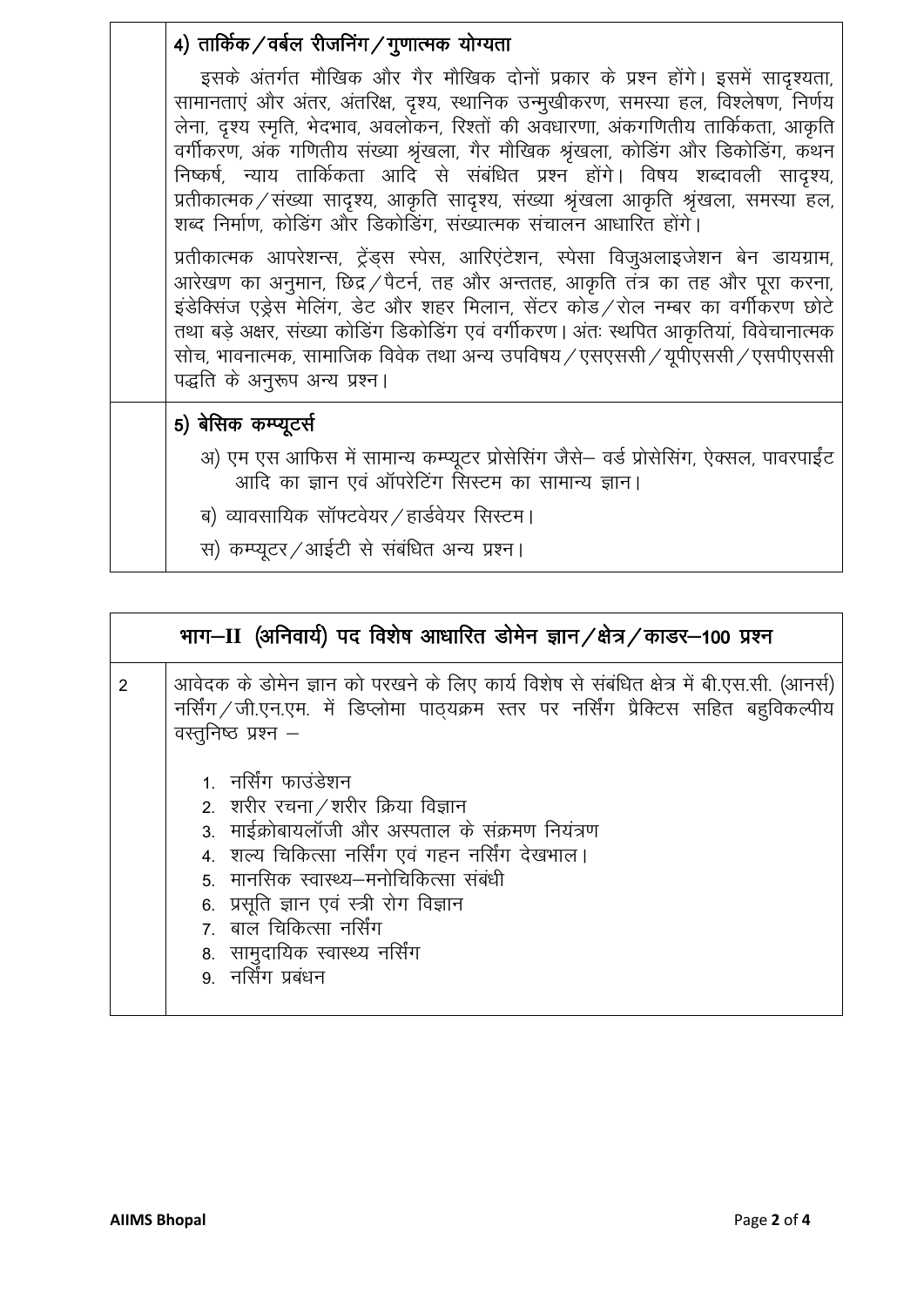## **Syllabus for Senior Nursing Officer (Staff Nurse Grade-I) and Nursing Officer (Staff Nurse Grade-II)**

**Duration of Computer Based Test: 180 Minutes (3 Hours) 120 Questions X 01 Marks Per Question = Total 120 Marks 1 Question carries 01 Marks Negative Marks- 0.25 for each Wrong Answer**

| SI.<br>No.   | <b>Description of Contents of Test</b>                                                                                                                                                                                                                                                                                                                                                                                                                                                                                                                                                                                                                                                                                                                                                                                                                                                                                                                                                                                                              |  |  |
|--------------|-----------------------------------------------------------------------------------------------------------------------------------------------------------------------------------------------------------------------------------------------------------------------------------------------------------------------------------------------------------------------------------------------------------------------------------------------------------------------------------------------------------------------------------------------------------------------------------------------------------------------------------------------------------------------------------------------------------------------------------------------------------------------------------------------------------------------------------------------------------------------------------------------------------------------------------------------------------------------------------------------------------------------------------------------------|--|--|
|              | Part - I (Compulsory) : General<br><b>20 Questions</b>                                                                                                                                                                                                                                                                                                                                                                                                                                                                                                                                                                                                                                                                                                                                                                                                                                                                                                                                                                                              |  |  |
| $\mathbf{1}$ | 1) English:<br>Questions in this component will be designed to test the candidate's understanding and<br>knowledge of English language and will be based on spot the error, fill in the blanks,<br>synonyms, antonyms, spelling/detecting mis-spelt words, idioms & phrases, one word<br>substitution, improvement of sentences, active/passive voice of verbs, conversion into<br>direct/indirect narration, shuffling of sentence parts, shuffling of sentences in a passage,<br>comprehension passage and any other English language questions at the level of<br>Matriculation/Higher Secondary.                                                                                                                                                                                                                                                                                                                                                                                                                                                |  |  |
|              | 2) Quantitative Ability:<br>The questions will be designed to test the ability of appropriate use of numbers and<br>number sense of the candidate. The scope of the test will be percentage, Ratio &<br>Proportion, Square roots, Averages, Interest, Profit & Loss, Discount, Partnership<br>Business, Mixture and Allegation, Time and distance, Time & work, Basic algebraic<br>identities of School Algebra, Elementary surds, Graphs of Linear Equations, Triangle and<br>its chords, tangents, angles subtended by chords of a circle, common tangents to two<br>or more circles, Triangle, Quadrilaterals, Regular Polygons, Circle, Right Prism, Right<br>Circular Cone, Right Circular Cylinder, Square, Hemispheres, Rectangular Parallelepiped,<br>Regular Right Pyramid with triangular or square base, Trigonometric ratio, Degree and<br>Radian Measures, Standard Identities, Complementary angles, Heights and Distances,<br>Histogram, Frequency Polygon, Bar diagram, Pie chart and any other question of<br>Matriculation level. |  |  |
|              | 3) General Studies / Current Affairs / General Knowledge:<br>Questions in this component will be aimed at testing the candidate's general awareness<br>of the environment around him and its application to society. Questions will also be<br>designed to test knowledge of current event and of such matters of every day<br>observations and experience in their scientific aspect as may be expected of any<br>educated person. The test will also include questions relating to India and its<br>neighbouring Countries especially pertaining History, Culture, Geography, Economic<br>Scene, General Policy, Indian Constitution & Scientific Research and Others.                                                                                                                                                                                                                                                                                                                                                                            |  |  |